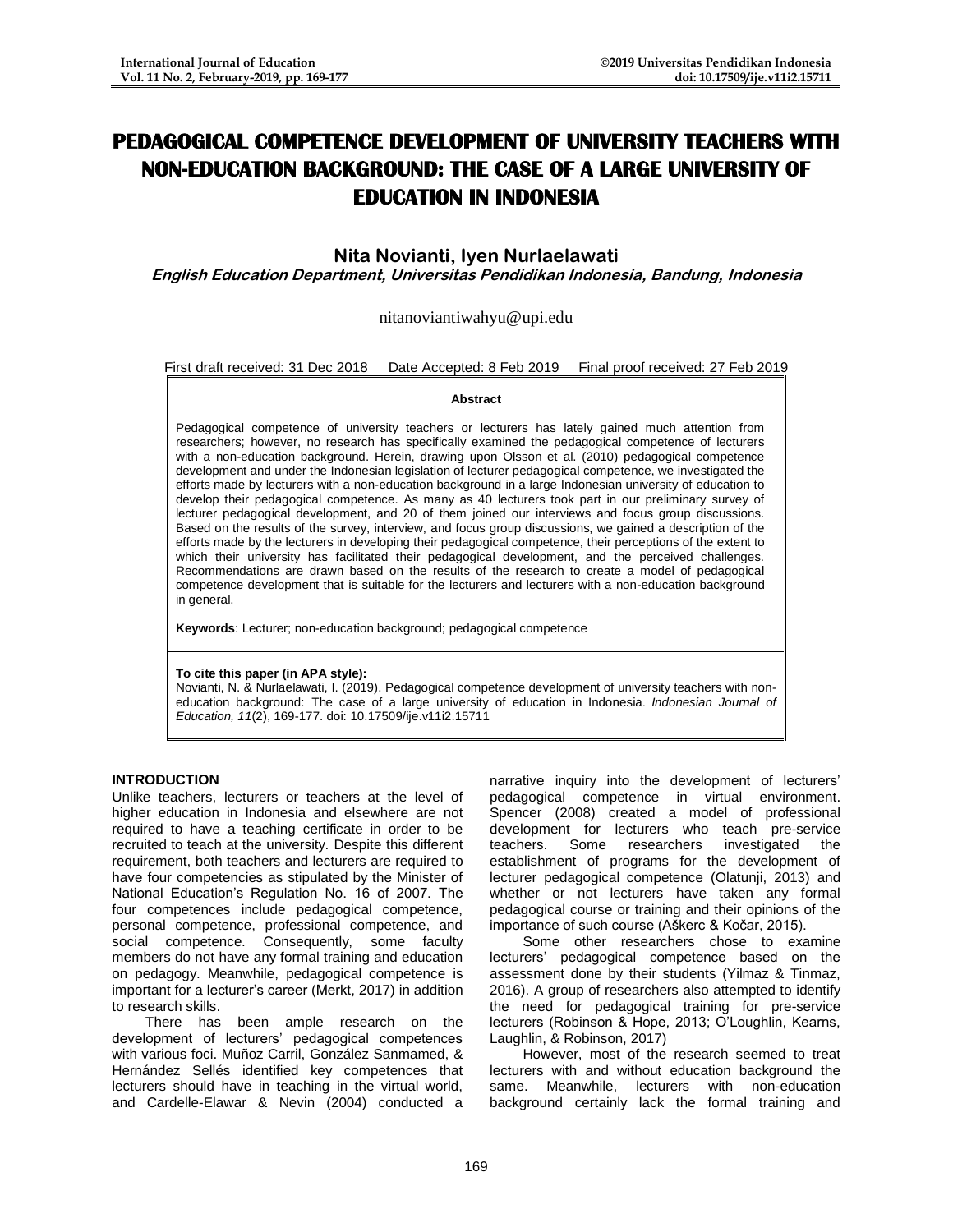education on pedagogy. In addition, most of the research on the need for pedagogical training or education focused on the graduate students, not the teaching or in-service lecturers. To address this gap, we have conducted an investigation on how lecturers with non-education background develop their pedagogical competence. Furthermore, we sought for the lecturers' perceptions of the need for formal pedagogical course or training for lecturers with non-education background.

## **Pedagogical Competence in the Perspective of Indonesian Legislation**

Because the research took place in Indonesia, it is necessary to take into account the country's regulations regarding lecturer pedagogical competence. According to article 28 paragraph 3 point (a), pedagogical competence in the national standards is defined as the ability to manage students' learning which includes understanding the learner; designing, and implementing, learning outcomes; and developing learners to actualize their potential.

Furthermore, as defined by Law number 14 of 2005 concerning Teachers and Lecturers, pedagogic competency entails the ability of teachers and the learning process for students. Regulation of the Minister of National Education number 17 of 2007 summarizes the 10 core potentials that must be possessed by lecturers and teachers that can help with specific lessons, such as the following:

1) Understanding students' physical, moral, spiritual, social, cultural, emotional, and intellectual aspects;

- 2) Having a good command of learning theory and educational learning principles;
- 3) Developing a curriculum related to the subjects taught;
- 4) Carrying out didactic learning;
- 5) Utilizing information and communication technology for the benefit of learning;
- 6) Facilitating the development of potential students to actualize their various potentials;
- 7) Communicating effectively, empathically, and politely with students;
- 8) Assessing and studying the learning process and results;
- 9) Utilizing results and evaluations for the benefit of learning; and
- 10) Making reflective actions to improve the quality of learning.

It is clear then that pedagogical competence is comprehensive, encompassing a teacher's/lecturer's ability in various aspects of teaching and learning that has to be developed in line with the development of time, such as technological advances, scientific revolution, etc.

## **Pedagogical Competence and Its Development**

To put the present study in a broader context, it is necessary to include and take into account other definitions of pedagogical competence. Olsson, Martensson, and Roxa (2010) have developed a model of pedagogical competence that is practical for this study.



**Figure 1: A Model of Pedagogical Competence**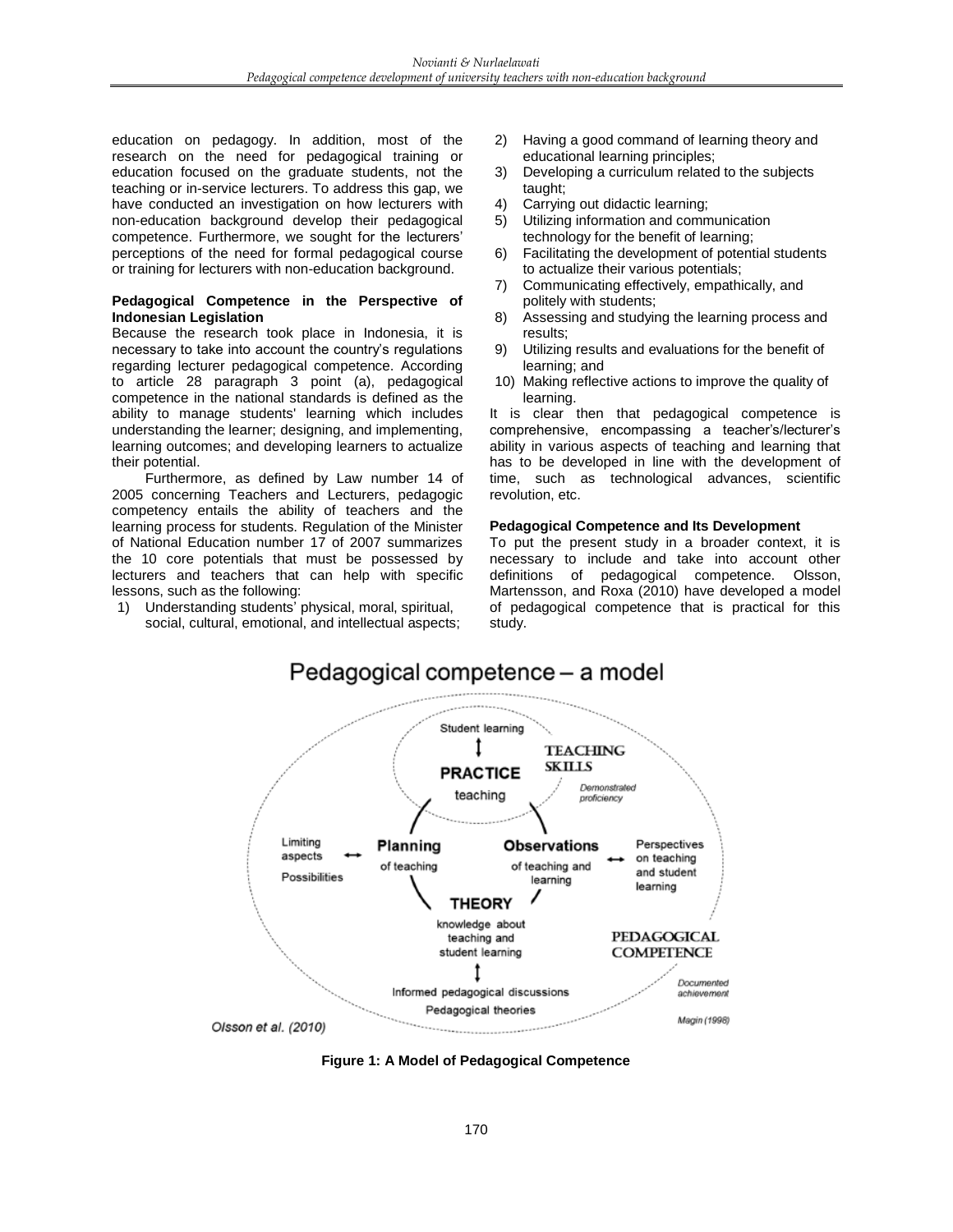Based on the pedagogical competence model developed by Olsson, Martensson, and Roxa (2010) in Figure 1, it can be understood that pedagogical competence is broader in scope than teaching skills. This great scope of what constitutes pedagogical competence is reflected as well in the Indonesian legislations. The model further shows that teaching skills are part of pedagogical competence, which also involves practices and theories about teaching and understanding of students. Teachers are required to be able to plan and observe the teaching process and ongoing learning. Teachers are also required to understand student learning.

In the context of higher education, according to Merkt (2017), there are at least four dimensions of pedagogical competence development in higher education: personal development; institutional-based development that includes "continuing education and training programs, assessments, and the development of cultural contexts promoting quality" (p. 1); development of "legal and procedural frameworks regarding teacher aptitude in the relevant statutes governing institutions of higher education and the regulations covering professorships, post-doctoral programs and doctoral programs" (p.1); and development of competence-based national standards. Merkt (2017) seems to suggest that stronger frameworks and regulations for the teaching profession in higher education are needed in addition to the commonly practiced personal and institution-facilitated development programs. In addition, standardization at the national level is needed, and Indonesia is heading towards that direction, although admittedly more has to be done in order to meet the goal.

# **METHOD**

Before conducting rigorous investigation into the case of lecturers' pedagogical development, we distributed a questionnaire to all lecturers with non-education background in the university. The questionnaire consisted of 30 items that identified respondents' age, education background, and length of teaching; respondents' previous experiences of attending formal training on pedagogy; respondents' efforts of developing their pedagogical competence; and their perception of how the institution has facilitated their pedagogical competence development. The questionnaire was developed by adopting that of Mâtă, Cmeciu, and Ghiaţău (2013) with some adjustments based on the Indonesian legislations concerning pedagogical Indonesian legislations concerning competence and the university in which we were conducting the study.

Out of the 80 questionnaires distributed, only 40 were returned to us, and out of that 40 respondents, only 10 agreed to join a focus group discussion. Based on the results of the questionnaire, we invited the 10 respondents to take part in a focus group discussion in order to further reveal their opinions on pedagogical competence, the need for pedagogical training, and the extent to which the institution has facilitated their pedagogical development. The discussion was also an

attempt of finding out the lecturers' perception of their pedagogical competence development.

At the end of the study, we designed a model of pedagogical competence development based on the results of the survey, interview, and focus-group discussion. Our design was also informed by literature review on pedagogical competence development, such as on the techniques or methods to develop lecturer's pedagogical competence based on well-established theories and previous relevant studies.

# **RESULTS AND DISCUSSION**

## **Demographic Information of the Participants**

Based on the demographic survey, 55% or 22 of the educational non-background lecturers were in the range of 31-35 years old, and 30% or 12 of them were 41-45 years old. The smallest percentage was for the age range of 36-40 years and 51-55 years, with 10% (4 lecturers) and 5% (2 lecturers), respectively. Because the majority of the non-educational background lecturers were in the range of 31-35 years, it is understandable if most of the lecturer respondents have just obtained a master's or master's degree. Most of the respondents with non-education background or 30 (75%) completed master's degree, and only 10 (25%) of them had taken a doctoral degree. The longest teaching period surveyed was more than twenty years for only one lecturer respondent. Six respondent lecturers (15%) have taught for 16-20 years, 8 (eight) lecturers (20%) have taught for 6-10 years, and 10 lecturers (25%) have taught for 6- 10 years. The last category, which is the majority category, is lecturers who have taught for 0-5 years with a total of 14 people (35%).

In terms of field of expertise, generally the lecturers who participated in this study can be classified into several groups. The first group, which is the majority, is the engineering group (electrical engineering, civil engineering, and aerospace engineering). The second group is language and literature lecturers with a concentration of English, Indonesian, and linguistics. The third group is the economics group (sharia economics, management, and accounting). The fourth group is mathematics and natural (Mathematics and Chemistry). Other groups consist of nursing, welfare education, information science and library study, Islamic studies, and communication science. Thus, it can be said that the respondent lecturers in this study represented almost all faculties at the University.

#### **Development of Pedagogical Competence of the Lecturers with a Non-Education Background**

The research findings in this section focus on how lecturers with non-education backgrounds at the university develop their pedagogical competencies. Factors that contribute to the development of pedagogical competencies of the lecturers were investigated. In general, there are two identified factors, namely internal factors and external factors. Internal factors include initiative, self-motivation, and personal experience. External factors include support from peers,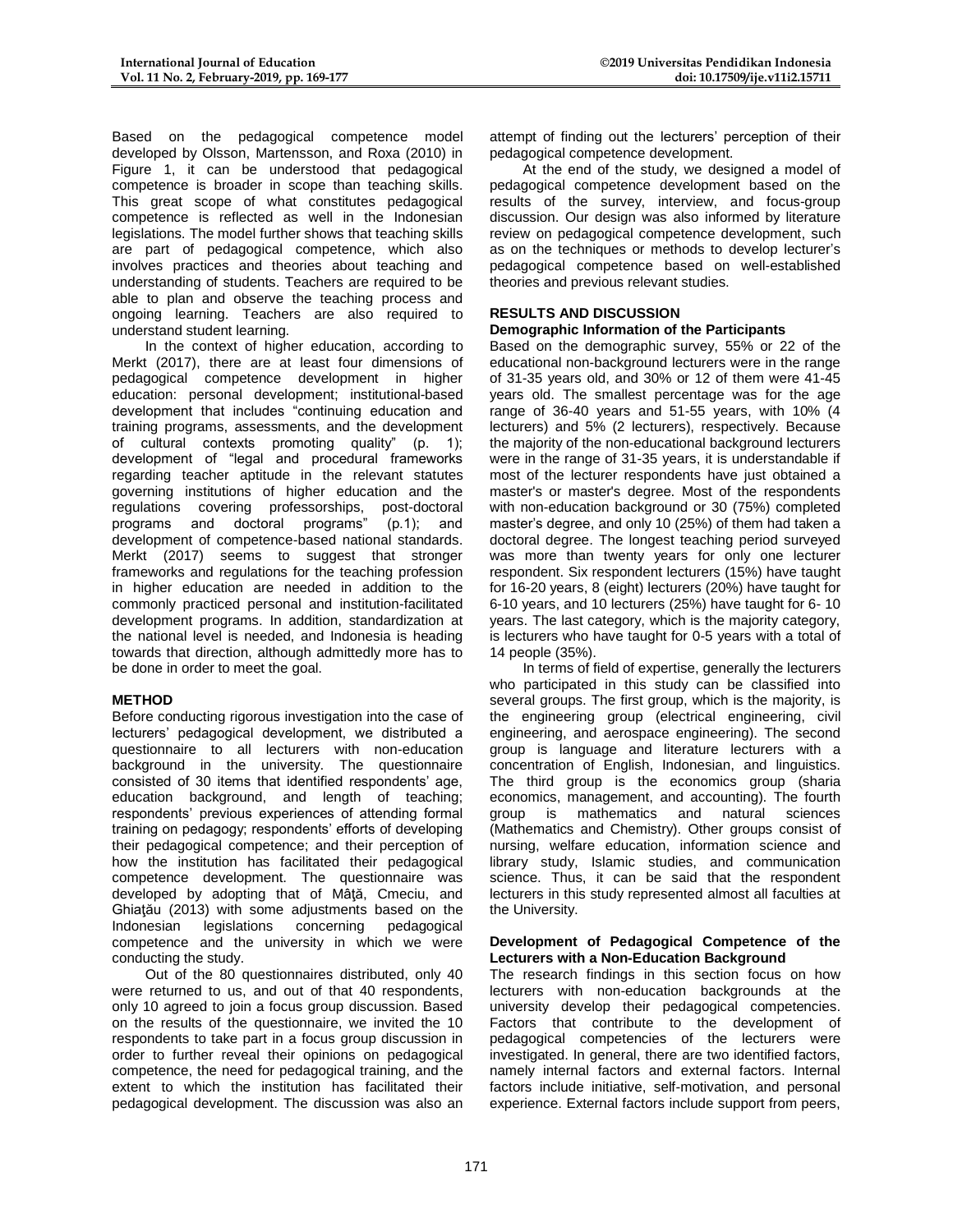senior lecturers, superiors (head of study / cadet / dean / rector) and institutions to develop pedagogical competencies of lecturers with non-educational backgrounds. These factors are explained in more detail below.

## *Resources for Teaching Knowledge*

Considering that the lecturers of the respondents did not have a formal academic background in the field of pedagogy, it is important to know how they learn to teach and what resources they use to help them in their teaching and learning. Questions in this section require respondents to reflect on the process of obtaining pedagogical knowledge that shapes them to become the teachers they are.

The responses to this question are summarized as follows: more than half of the lecturer respondents (55%) or 22 lecturers revealed that they modeled their teaching styles, techniques, and methods after their former lecturers. In other words, they are inspired by how their former lecturers have taught them. Other resources of information for teaching are reading books on how to teach and copying the way other lecturers teach, which is 45% each. Participating in training is also one of the sources of information that forms the teaching knowledge of the respondent lecturers (40%). Other sources of information, such as watching videos of lecturers in teaching, improvising themselves, and learning independently helped shape the way they teach.

### *Participation in Discipline-based Groups and Other Relevant Groups*

The next factor that must be considered in developing lecturer pedagogic competencies is participation in a group of lecturers who share similar field of expertise, commonly abbreviated into KBK in Indonesian. This group usually holds discussions regularly to help each other develop pedagogical competencies of its members. The group is formed at the level of study program, but it is not infrequent for smaller groups of the same field of expertise from different universities gather in both formal and non-formal occasions.

The survey results show that almost all or 90% of respondents join such groups according to their respective field of expertise. There are only two respondents who do not join such group.

Meanwhile, the lecturers who are members of the field of expertise group, when asked further about how often they participate in group discussions, revealed quite different answers. The highest group meeting frequency, as shown in Figure 9, is a meeting conducted every semester. This frequency is followed by once a month (27.8%), and once a year (16.7%). The rest answered that they sometimes meet online, but not routinely. Others said it is dependent on the invitation from the leaders of the group, which is uncertain. There were also those who revealed that the field of expertise groups at the university did not actively conduct meetings, so that the lecturer respondents attended the meeting held outside the university quite regularly.

This survey also asks whether the respondent lecturers conduct scientific discussions that can help develop their pedagogical competencies outside the field of expertise groups in their respective departments or study programs.

Almost all or 95% (38 people) of the respondent lecturers are involved in non-formal scientific discussions in order to develop their pedagogical competencies. The frequency of non-formal discussions varies. More than half of the lecturers reported that they hold the discussion (30%) monthly and every semester. 15% of them (6 people) even hold non-formal discussions in order to increase this pedagogical competence for once a week. The rest do informal scientific discussions like this sometimes, if needed, depending on needs, and not necessarily.

## *Pedagogical Competence Development Involving Peers and Seniors*

For this category, the respondent lecturers were asked about the pedagogical competence development activities that they do, involving peer and senior lecturers. For activities involving peer lecturers, the question is whether the lecturers observe the teaching and learning of another lecturer to learn how to teach. The results show that 70% or 28 respondents make observations of the teaching and learning processes in other lecturers' classes to help develop their pedagogical competencies.

Half (50% or 20) of the lecturers who make observations in other lecturers' classes revealed that they carry out this activity every semester. Further interviews revealed that they do this to renew their pedagogical knowledge and skills each semester. In addition to developing pedagogical competence involving peer lecturers, we also asked whether they do any pedagogic competence development activities involving senior lecturers.

More than half of the respondent lecturers (55%, 22) said that they are paired to teach with a senior lecturer, or as a teaching assistant, and 92.3% of the lecturers who serve as teaching assistants felt the effectiveness of the arrangement in helping to develop their pedagogical competence.

Further investigation revealed what these senior lecturers have done that the respondents perceived to be useful in helping them develop their pedagogical competence. According to the respondent lecturers, senior lecturers are especially effective in helping them develop material and manage the class; giving input on teaching methods and techniques; creating apperception techniques; using learning models, managing teaching materials/syllabus/course unit/ RPS; giving examples and inspiration about things that are good and not good in teaching, so that the lecturers can avoid mistakes that senior lecturers might make; giving direction in teaching; providing additional knowledge about the disciplines studied; providing in-depth knowledge in the field of their expertise; helping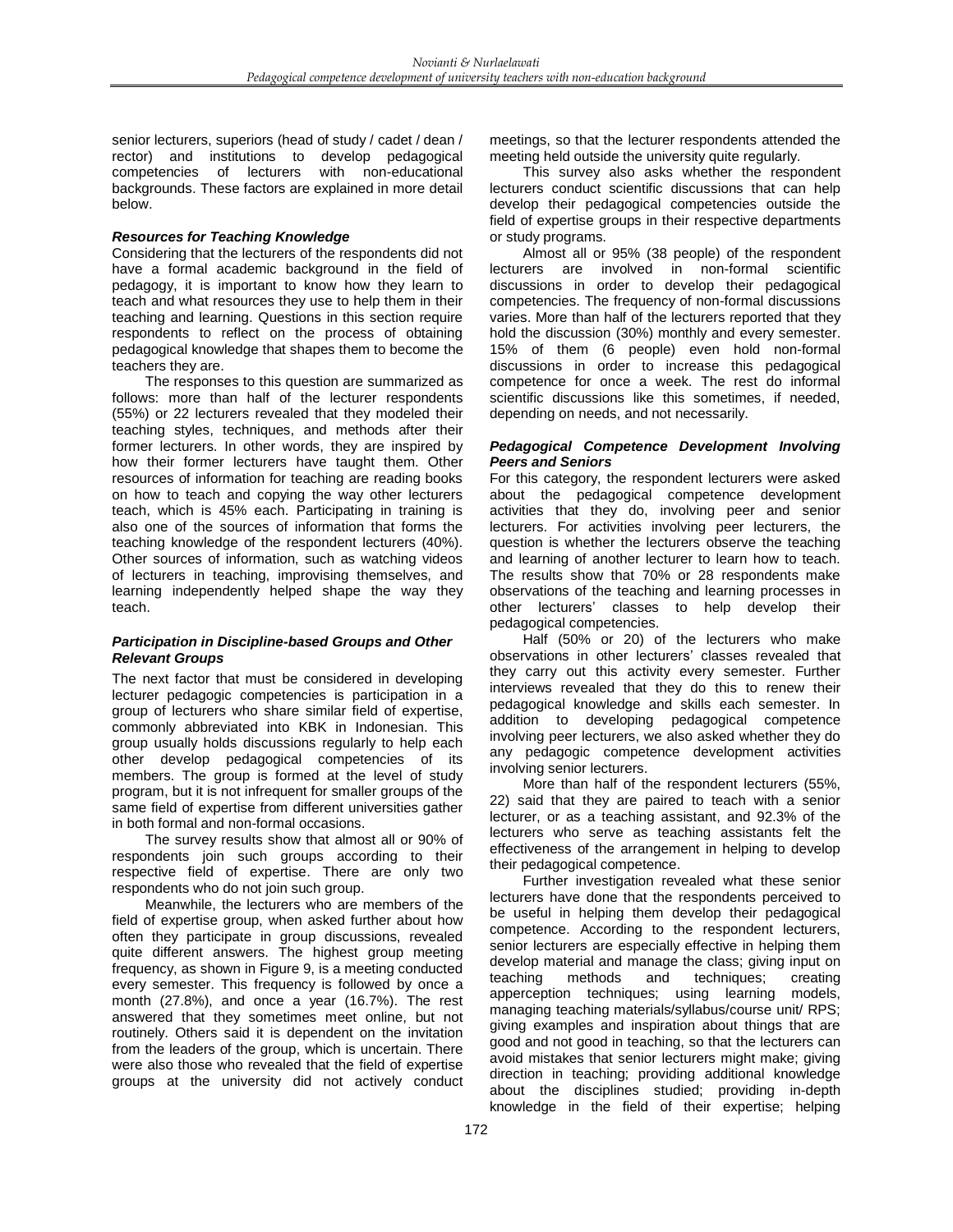evaluate the way the respondent lecturers teach to then be discussed and given input for development.

## *Pedagogical Competence Development Activities by Study Programs/Departments/Institutions*

The study program, department, or institution where the respondent lecturers work at must certainly contribute to the development of the pedagogical competence of the lecturers. Therefore, the next question in the survey looks at the extent of the role of study programs, departments, or university in facilitating the development of pedagogical competence of their lecturers.

The responses of the respondent lecturers to this question are quite varied compared to the same answer for other pedagogic development-related activities. More than half (55%, or 11 people) said they did not take part in training in pedagogical competence development held at the level of study program/department/faculty/university. After further investigation, this lack of participation was not due to the reluctance of the respondent's lecturers, but because the institutions did not provide any pedagogical competence development training.

For less than half of the respondents (45%, 18) who participated in pedagogical competence development training at the level of study program/department/faculty/university, many of them attend this kind of training every semester (38.5%) , the rest (30.8%) do it once a year. Meanwhile, other respondents revealed that such training has never been held in the place where they work.

We also explored whether the respondent lecturers attend workshops or seminars that can help them develop their pedagogical competence. The responses show that as many as 65% or 26 lecturers have attended workshops or seminars, and the rest have not. When asked about the reasons underlying their participation, some cited their own initiative or encouragement from other parties, such as colleagues or study program/department, and others. The answers from the respondent lecturers are quite diverse. Almost all or 62.5% of respondents participated in this activity on their own initiative. Others, namely 18.8% and 12.5% attended workshops or seminars on the development of pedagogical competence at the encouragement of the head of study program/department/faculty/university and co-workers.

## *Respondents' Perceptions of their Pedagogical Competence Development*

Next, we investigated the perceptions of the respondent lecturers of the factors that support the development of pedagogical competence. We started by asking the lecturers about their perceptions of the effectiveness of several activities in helping develop pedagogical competencies using a Likert scale (Strongly Agree, Agree, Neutral, Disagree, Strongly Disagree).

The responses to this cluster of questions indicate that almost all the respondent lecturers (95%) agreed that the activities mentioned in the questionnaire helped them in developing their pedagogical competencies. We also investigated the perceptions of the respondent lecturers on the importance of training to develop their pedagogical competencies in several fields. Again according to almost all respondent lecturers (90%), the activities that most need special training included making syllabus/learning planning, followed by preparing learning material (75%), conducting selfevaluation and student learning and communicating with students (each 60%), thesis proposal defense, and student academic guidance (50%). The activity which according to the perceptions of the respondent needs special training the least is the thesis proposal defense, which is only chosen by 6 lecturers (15%).

Finally, we asked the perceptions of the respondent lecturers on the efforts made by the study program/department/faculty/university where they work in helping develop their pedagogical competencies. The findings show that 65% of the respondent lecturers felt that the study program/department/faculty/university has facilitated the development of their pedagogical competencies. Unfortunately, 35% of the respondent lecturers or 14 of them felt this was not the case. Of the 65% of respondents who felt the institutions they work at has helped in the development of their pedagogical competence, cited the following types of assistance: providing opportunities for training or seminars, motivating to continue their studies; hold curriculum and SAP preparation / renewal workshops; organize lesson study; provide information about related trainings; provide assistance in the form of material or training; help the program increase the capacity and professionalism of lecturers; preparing facilities; input for evaluating students; and make teaching materials.

#### *Input from Respondent Lecturers for the Institution: Proposed Model of Pedagogic Competence and Discussion of the Results*

Finally, we investigated the expectations of the respondent lecturers for the institution at which they work in terms of their pedagogical competence development. This is really important, as the end goal of this study is to formulate a model of pedagogical competence suitable for lecturers with a non-education background.

Based on the results of the interview and focus group discussion, we found that the lecturers hope that the institution where they work at can help their pedagogical competence development by holding training, seminars, and workshops; holding intensive training and providing the opportunity to get a short course, especially in different universities, to learn the best and most up-to-date teaching techniques and methods for non-educational courses; facilitating the exchange of teachers to faculties/study programs/other universities both in/outside the country and internships at domestic or foreign institutions in an effort to develop practical knowledge that can later be shared with other lecturers and students; providing good and inspiring examples; providing support, both in the form of financial assistance to attend pedagogical competence training; explaining the direction of the curriculum;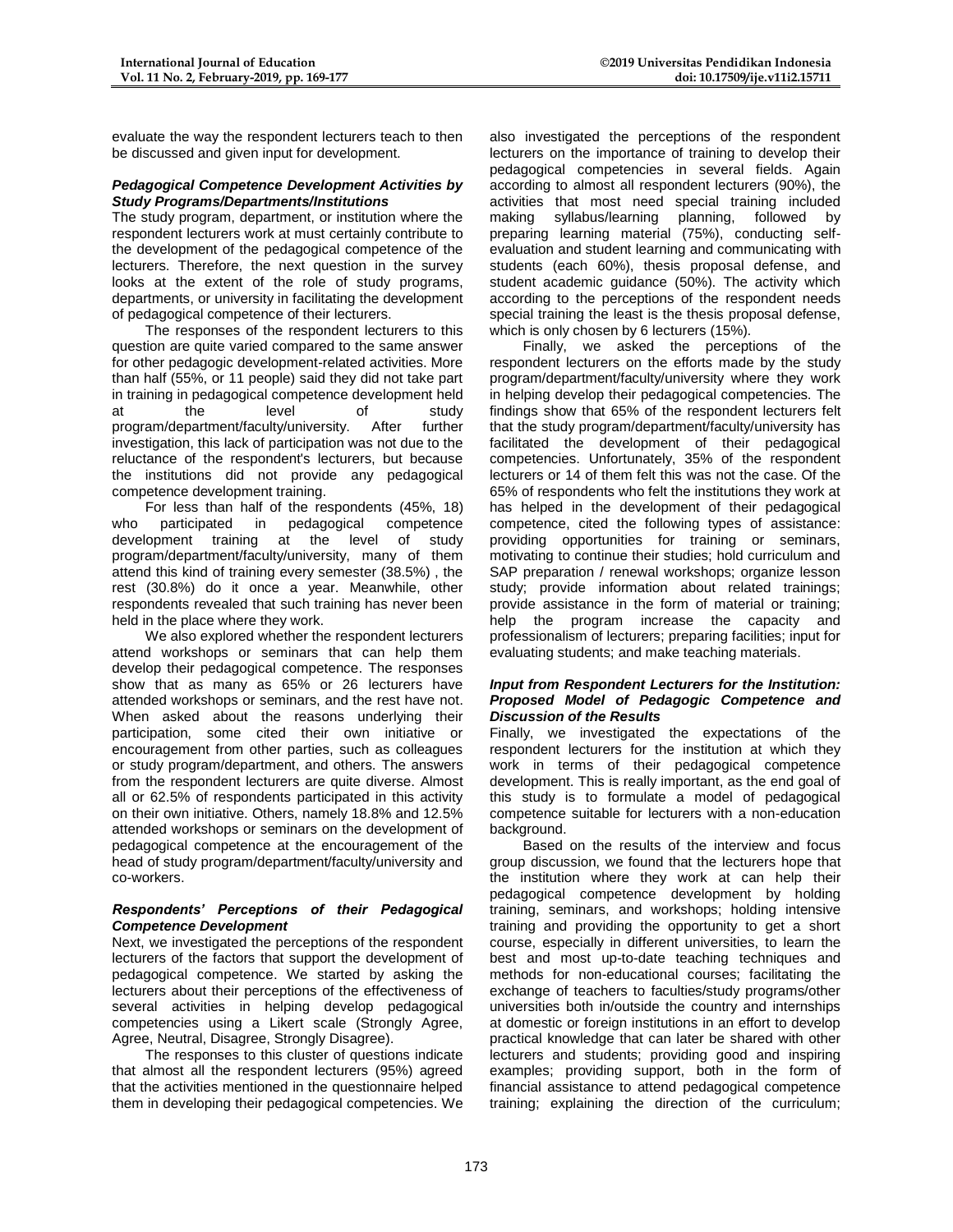organizing training of learning models; providing good infrastructure and resource persons in their fields; and providing funds to participate in pedagogical competence training outside their university.

Before discussing the pedagogical competence development model that we have designed based on the results of the survey, interview, and focus group discussion, it is important to discuss the results in light of the context of the study and in comparison to those of relevant studies.

One of the results of this study shows that a similar trend in university recruitment for teachers is found as well in UK universities (Spencer, 2008). In Spencer's and our studies, we both found that while the universities regularly conduct induction or orientation process for newly recruited lecturers, no "Initial Teacher Training" is offered. In our study in particular, the induction mostly focuses on the procedural knowledge and general regulations of working in the university, not offering any training on the teaching and learning process that the lecturers will conduct.

The result of our study also corresponds to that of Aškerc and Kočar (2015) in Slovenian context. Similar to their study, we found that almost all of the lecturers perceived the need for particular training or education on pedagogy, but only a small number of the lecturers have actually obtained such training or education.

Another issue to highlight is related to the status of the university as an institution for teacher training and education. As mentioned previously, the study was conducted to lecturers with a non-education background in a large state university dedicated to education and teaching and learning in general. Although the lecturers participating in this study agreed that their peers and seniors have greatly helped their pedagogical competence development in a way that they provide the lecturers with good examples and good advice, it should be underlined here that the respondents did not feel that the institution where they work at has sufficiently facilitated their pedagogical competence development. This is certainly an irony since the university is dedicated to the education and training of pre-service teachers, yet the university's own lecturers do not perceive the university to have provided them the appropriate education and training needed for their pedagogical competence development.

One possible reason why pedagogical competence of university teachers has not been given proper attention is that their career development is still primarily determined by their research achievements, especially for non-education universities (Madhavaram & Laverie, 2010; Merkt, 2017). It is rather surprising then to find that the same phenomenon can also be observed in education universities as well.

Hence, education universities and the university under study in particular should start paying more attention to the lecturers that they have recruited, especially those who have no background in education, to make sure the best quality of education is delivered to students by its teaching staff, regardless of the academic background. Partly in this light we then created a model of pedagogical development that may be suitable for the case of our study.



**Figure 2: A Model of Pedagogical Competence Development of Non-Education Lecturers**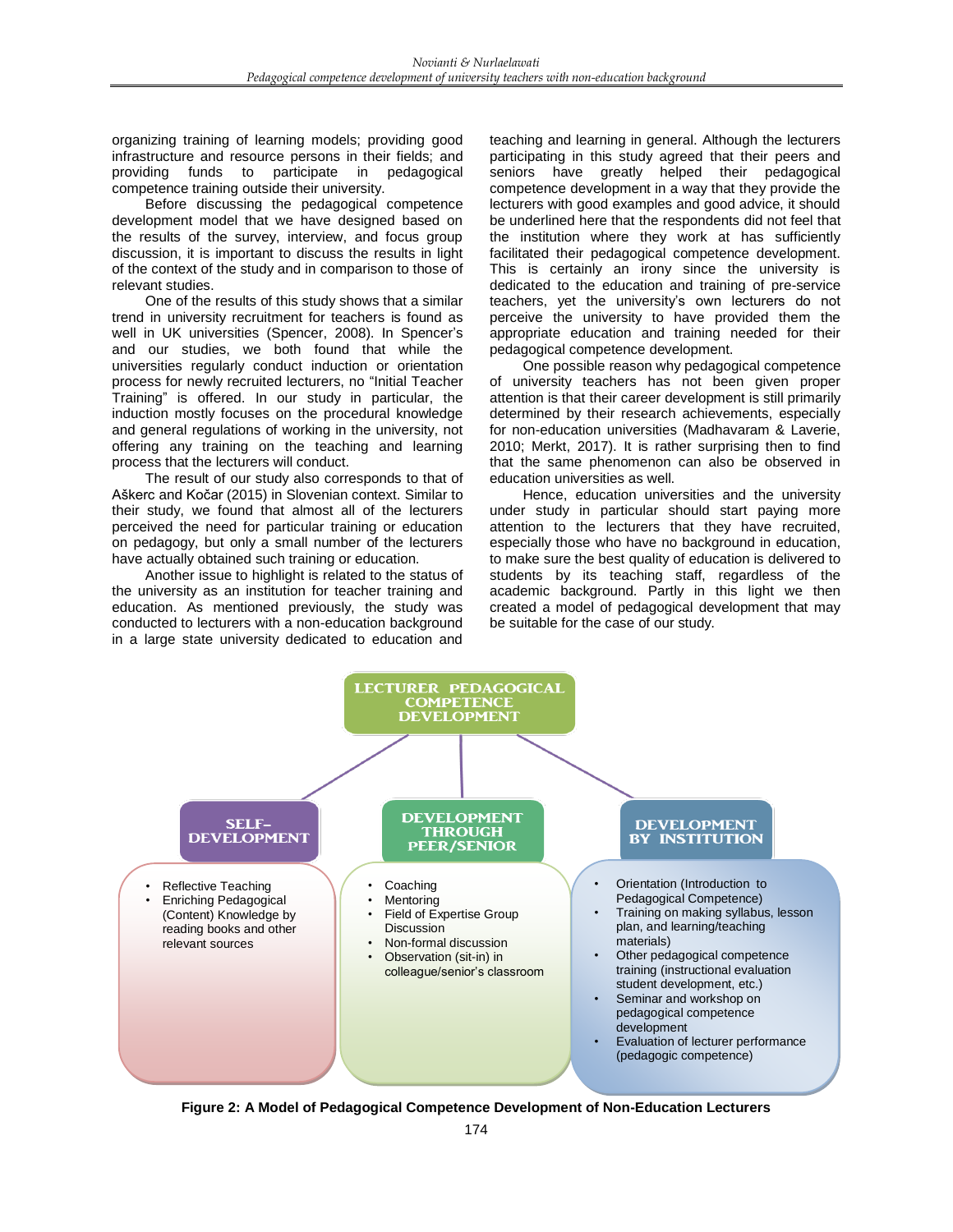The Pedagogical Competence Development Model of Non-Education Lecturers as shown in Figure 2 can be described as follows. The development of noneducational lecturers' pedagogical competence can be divided into three forms, namely the development of pedagogic competence by the lecturers themselves, development of pedagogic competence with colleagues and senior lecturers, and development of pedagogical competence by institutions (university/faculty/ department/study program). These three forms of development must be mutually sustainable and carried out continuously throughout the academic career of the **lecturers** 

The development of pedagogical competence of lecturers can be started from themselves, both before and after being appointed as a lecturer. This selfdevelopment can be done through activities called reflective teaching. Reflection on teaching can be done by various methods, and one that is considered most appropriate is reflective journal or reflection carried out by recording the results of reflection in a diary or journal. Reflective journals do not have a consistent definition because researchers use different terms for reflective journals (Maarof, 2007). Some people might refer to it as study notes, diaries, dialogue journals, or personal narratives (see Maarof, 2007). Some others might say that reflective journals are a way of telling experiences and events chronologically (Wellington, 2000, in Majid, 2008) and for building intellectual and affective skills in which authors explore their experiences to develop new understanding and appreciation (Boud et al., 1985, in Le & Le, 2007). In addition, of course lecturers can always enrich their pedagogical knowledge by reading various relevant sources, including accessing sources of information about other pedagogies, such as the internet.

The next form of development involves the role of a colleague or senior lecturer. Some types of activities that can be carried out are by joining the field of expertise groups and other discussion groups, holding non-formal discussions with other lecturers regarding pedagogy. Especially for development involving senior lecturers, guidance can be made by pairing new lecturers and senior lecturers, so that new lecturers can learn from the senior lecturers. The next method of development is mentoring. Teacher mentoring is initially a program that is designed to help prospective teacher students before they enter the realm of teaching (Morrison et al., 2009). However, now teacher mentoring is not only aimed at prospective teachers, but also teachers or teaching staff who have long taught, known as veteran teachers (Ganser, 1996; Koki, 1997).

The teacher mentoring definition is quite diverse, as the term used to refer to this activity also varies. Yee (2016), for example, uses the term peer coaching, there are also those who use the term peer mentoring, and some call it teacher peer mentoring. In essence, mentoring is:

> A nurturing activity, where they are more skilled or experienced in teaching, supporting, encouraging, and advising those who are less

skilled or less experienced in teaching with the aim of increasing professionalism and / or personal development. (Anderson & Shannon, 1988, p. 40).

Teacher mentoring is thus carried out by fellow teachers who have the knowledge, skills, and most importantly different experiences.

Teacher mentoring has been widely applied in various settings, especially schools, because of its enormous benefits. According to Huling and Resta (2001), some of these benefits include: 1) Can help improve professional competence; 2) Providing space for reflection that is very important for teachers to be able to recognize weaknesses or weaknesses in the teaching process so far and strive to improve or improve the quality of teaching; 3) Renewal in teaching knowledge and skills; 4) Psychological benefits, such as increased self-confidence; 5) Collaboration, namely improving good relations between teachers; 6) Contributions to leadership.

The third form of development of lecturer pedagogical competence is development involving the institution. As with other forms of development, institutional development must be carried out periodically and continuously. It starts with the orientation process of lecturers who have a noneducation background before starting to teach. The orientation process should be carried out at the study program level, with emphasis on technical matters, such as how to prepare a course unit or syllabus and lesson plan, how to prepare material for lessons, and so on.

In accordance with the survey results, many lecturers with a non-education background conveyed the need for special training in how to evaluate student learning and evaluate self-learning and observe student development. Therefore, special training needs to be carried out which can also be in the form of workshops that can help lecturers with their pedagogical competence. Pedagogical training courses or PTCs have indeed been considered important by university teaching staff around the world, including in Slovenia (Veniger, 2016). To enrich and renew the pedagogical knowledge of lecturers, institutions are also advised to send lecturers to relevant seminars. Facilitation from institutions is needed by lecturers, both in the form of non-material and material support, especially in terms of infrastructure.

Equally important from the lecturer pedagogical competence development model is periodic evaluation conducted by the institution. This evaluation can serve as a monitoring of the development of lecturer pedagogic competence as well as to measure the success of the pedagogical competence development programs that have been carried out by the institution.

# **CONCLUSIONS**

In this research we have attempted to find out how lecturers with a non-education background develop their pedagogical competence. The perceptions of the lecturers of the efforts to develop pedagogic competence made by the institution were explored, so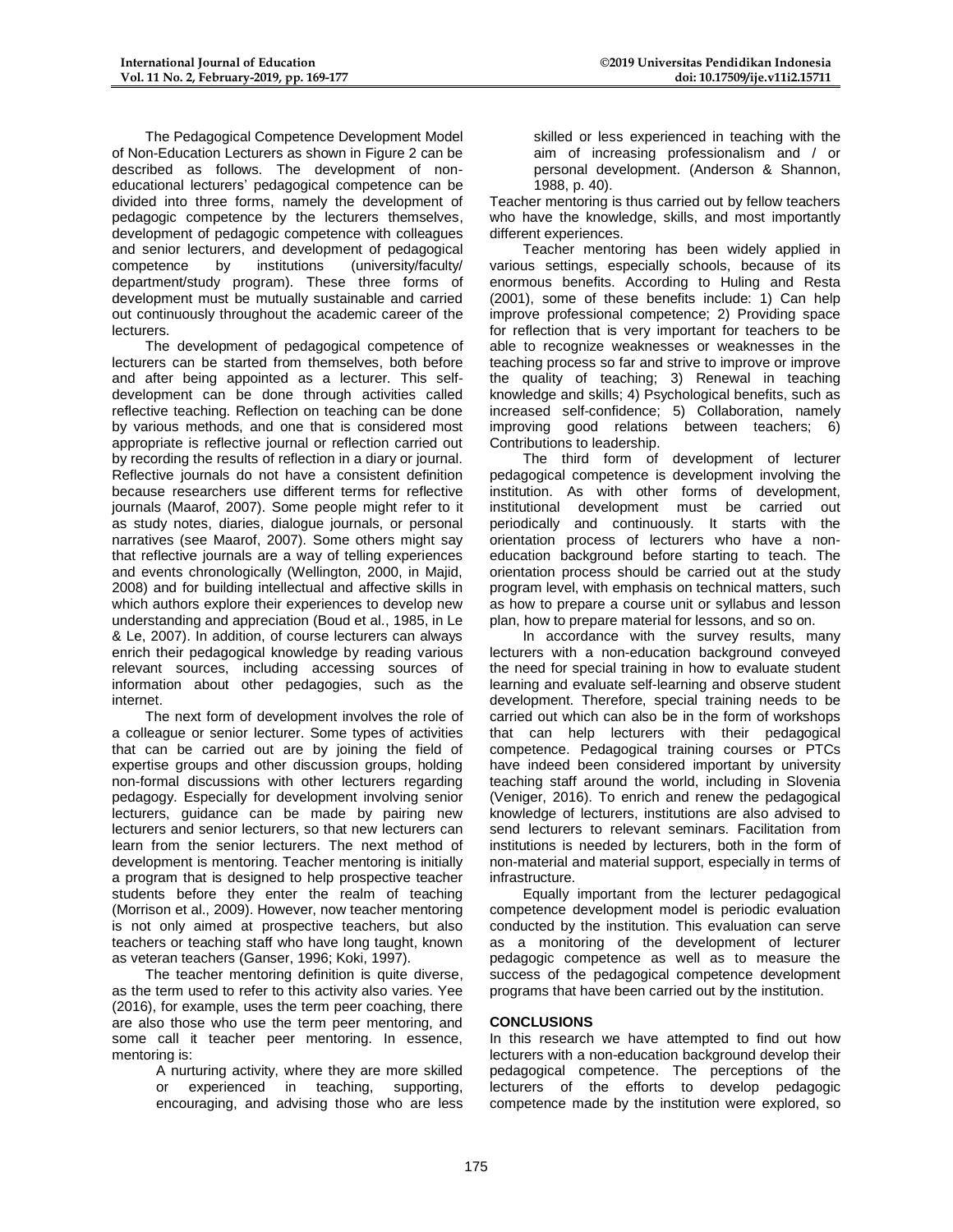that a model for developing pedagogical competence could be developed. The survey results were followed by interview and focus group discussion, and the overall results were then used as the basis to develop a pedagogical competence development model that is proposed to be applied at the university under study, in particular, and other institutions or universities in general hiring lecturers with a non-education background.

In general, the competence development model takes three forms of development, namely selfdevelopment, development with senior colleagues or lecturers, and development by institutions. These three forms of development must work together and be carried out continuously. The model has not been pilottested, though, and we plan to do so in the near future. Other researchers are welcome to test the model in their respective contexts.

Finally, it is important to note that our study had limited amount of respondents, and was only conducted in one university. Hence, future studies on the same topic should include more respondents from several universities for more generalizable results.

## **REFERENCES**

- Anderson, E. M., & Shannon, A. L. (1988). Toward a conceptualization of mentoring. *Journal of Teacher Education, 39*(1), 38–42.
- Aškerc, K., & Kočar, S. (2015). Teaching and the pedagogical training of university teaching staff practice and opinions under Slovenian higher education legislation. *Education Inquiry, 6*(2), 159- 175.
- Cardelle-Elawar, M., & Nevin, A. (2003). Developing pedagogical competence in online environments: A narrative inquiry of faculty development in higher education. A paper presented at *The Society of for Integration of Technology and Education*, Albuquerque, New Mexico.
- Ganser, T (1996). Preparing mentors of beginning teachers: An overview for staff developers. *Journal of Staff Development, 17*(4), 8-11.
- Huling, L., & Resta, V. (2001). Teacher mentoring as professional development. *ERIC Digest*, 1-6.
- Koki, S. (1997). The role of teacher mentoring in educational reform. *Pacific Resources for Education and Learning*, 1-6.
- Le, T. & Le, Q. 2007. Reflective learning in online communication. Dalam J. Sigafoos & V. Green (Ed.). *Technology and teaching*. New York: Nova Science Publishers, Inc.
- Lee, I. (2008). Fostering preservice reflection through response journal. *Teacher Education Quarterly,* Winter, 117-139.
- Maarof, N. (2007). Telling his or her story through reflective journals. *International Education Journal, 8*(1), 205- 220
- Majid, F. A. (2008). The Use of Reflective Journals in Outcome-Based Education during the Teaching Practicum. *Malaysian Journal of ELT Research, 4*, 32-42. Diperoleh dari www.melta.org.my.
- Madhavaram, S., & Laverie, D. A. (2010). Developing pedagogical competence: Issues and implications for marketing education. *Journal of Marketing Education, 32(*2), 197-213. <https://doi.org/10.1177/0273475309360162>
- Mâţă, L., Cmeciu, D., & Ghiaţău, R. M. (2013). A reference framework of pedagogical competences of language teachers in the initial training programmes. *Procedia—Social and Behavioral Sciences, 93*, 648-653. https://doi.org/10.1016/j.sbspro.2013.09.255
- Merkt, M. (2017). The importance of academic teaching competence for the career development of university teachers: A comment from higher education pedagogy. GMS Journal for Medical Education 2017, 34(4), 1-4.
- Morrison, A., Chorba, K., Korbar, K., & Greve, K. (2009). Relational learning: Peer mentoring among teacher candidates. Mid-Western Educational Research Association.
- Muñoz Carril, P. C., González Sanmamed, M., & Hernández Sellés, N. (2013). Pedagogical roles and competencies of university teachers practicing in the e-learning environment. *The International Review of Research in Open and Distributed Learning, 14*(3), 462-487. https://doi.org/10.19173/irrodl.v14i3.1477
- O'Loughlin, V. D., Kearns, K., Sherwood-Laughlin, C., & Robinson, J. M. (2017). How do we train our future faculty to teach? A multidisciplinary comparison of graduate level pedagogy courses offered at a large Midwestern university. *College Teaching, 65*(4), 172-181.
- Olatunji, M. O. (2013). Ensuring and promoting the pedagogical competence of university lecturers in Africa. *Journal of Educational and Instructional Studies, 3*(3), article 12.
- Olsson, T., Martensson, K., & Roxa, T. (2010). Pedagogical competence–A development perspective from Lund University. In Ryegard, A., Apelgreen, K., & Olsson, T. (2010). *A Swedish perspective on pedagogical competence.* Division for Development of Teaching and Learning. Uppsala University.
- Robinson, T. E., & Hope W. C. (2013). Teaching in higher education: Is there a need for training in pedagogy in graduate degree programs? *Research in Higher Education Journal, 21,* 1-11.
- Spencer, C. (2008). Teacher educator, go educate thyself: Who teaches the teachers of teachers? Establishing a model of professional formation for teacher educators in further education colleges. A paper presented in the proceedings of *ATEE: Further development of teacher educators' pedagogical competence* chaired by Raukiene, A., & Žogla, H. I*,* 714-720.
- Veniger, K. A. (2016). University teachers' opinions about higher education pedagogical training courses in Slovenia. *CEPS Journal, 6*(4), 141-161.
- Williams, J. (2012). Using CoRes to develop the pedagogical content knowledge (PCK) of early